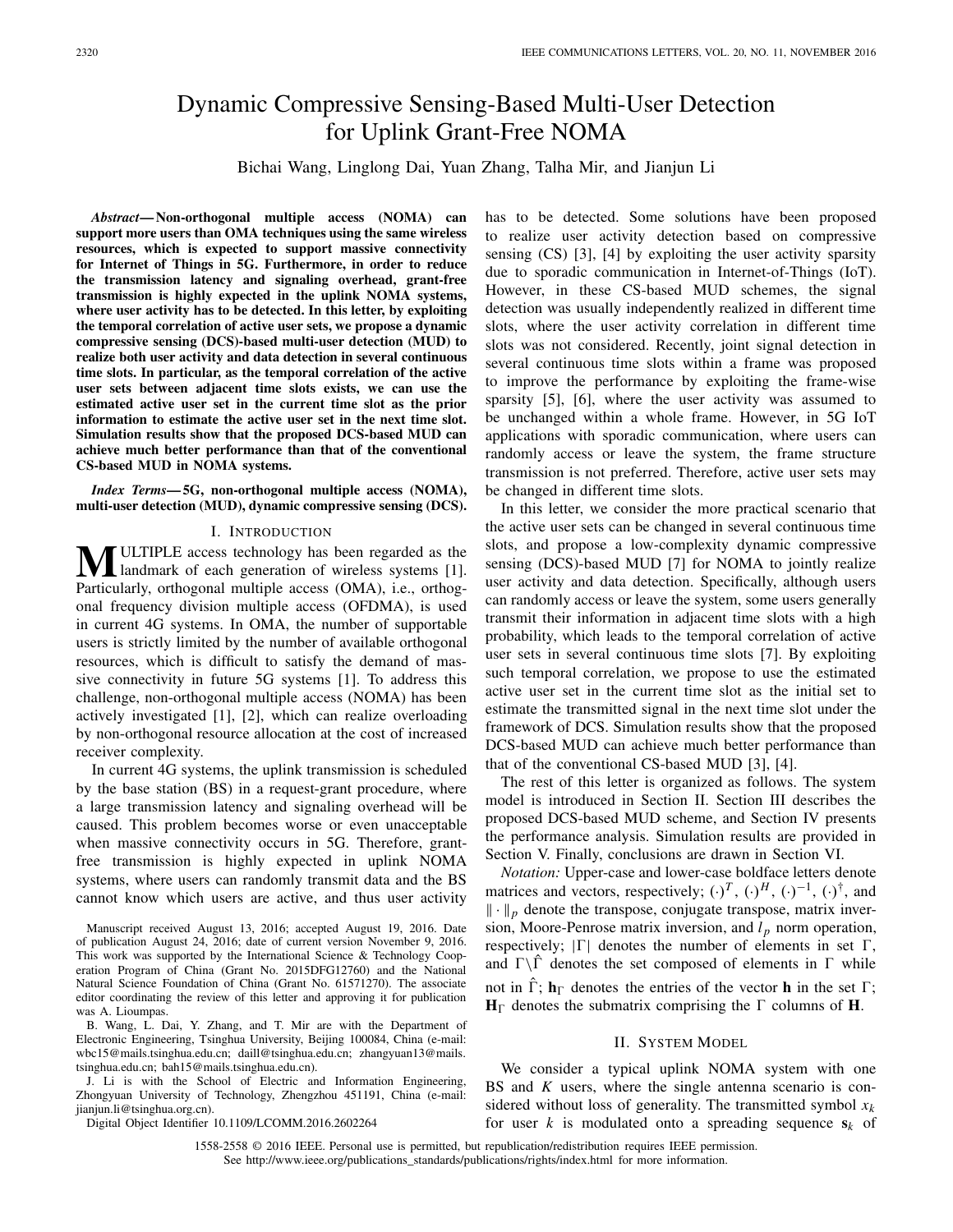length *N*. Particularly, we consider the case of  $N < K$ , i.e., the overloaded system, where the number of users can be larger than the length of spreading sequences. After that, signals from all active users are superimposed, and then are transmitted over *N* orthogonal OFDM subcarriers. The received signal on subcarrier *n* at the BS can be represented as

$$
y_n = \sum_{k=1}^K g_{nk} s_{nk} x_k + v_n, \quad n = 1, 2, \cdots, N,
$$
 (1)

where  $s_{nk}$  is the *n*th component of spreading sequence  $s_k$ , and  $v_n$  is the Gaussian noise on subcarrier *n* with zero mean and variance  $\sigma^2$ .  $g_{nk}$  is the channel gain of user *k* on the *n*th subcarrier, and all of them are independent and identically distributed (i.i.d.) complex Gaussian variables with zero mean and unit variance [3], [8]. We combine the received signals over all *N* subcarriers, and then the received signal vector  $\mathbf{y} = [y_1, y_2, \cdots, y_N]^T$  can be expressed as

$$
y = Hx + v,\t(2)
$$

where  $\mathbf{x} = [x_1, x_2, \dots, x_K]^T$  is the transmitted signal vector for all *K* users, **H** is the measurement matrix of size  $N \times K$ , whose element  $h_{nk}$  in the *n*th row and the *k*th column equals to  $g_{nk} s_{nk}$ , and  $\mathbf{v} = [v_1, v_2, \cdots, v_N]^T$  is the noise vector following the distribution  $\mathcal{CN} (0, \sigma^2 \mathbf{I}_N)$ .

# III. PROPOSED DCS-BASED MUD FOR NOMA

In practical scenarios, although users can randomly access or leave the system, some users generally transmit their information in adjacent time slots with a high probability, which leads to the temporal correlation of active user sets in several continuous time slots [7]. Particularly, we consider the reconstruction of transmitted signals  $\mathbf{x} = [\mathbf{x}^{[1]}, \mathbf{x}^{[2]}, \cdots, \mathbf{x}^{[J]}]$ from the received signals  $y = [y^{[1]}, y^{[2]}, \dots, y^{[J]}]$  in  $\overline{J}$ continuous time slots (e.g.,  $J = 7$  has been considered in LTE-Advanced standard [6]), and thus we have

$$
\mathbf{y}^{[j]} = \mathbf{H}^{[j]} \mathbf{x}^{[j]} + \mathbf{v}^{[j]}, \quad j = 1, 2, \cdots, J,
$$
 (3)

where  $H^{[j]}$  is the equivalent channel matrix in the *j*th time slot, which can be changed in different time slots, and  $\mathbf{v}^{[j]}$  is the Gaussian noise vector in the *j*th time slot.

We assume that the sparsity level of  $\mathbf{x}^{[j]}$ , i.e., the maximum number of nonzero elements of  $x^{[j]}$ , is *S*, and the support of  $\mathbf{x}^{[j]}$  is defined as

$$
\Gamma^{[j]} = \left\{ k : k \in \{1, 2, \cdots, K\}, x_k^{[j]} \neq 0 \right\},\tag{4}
$$

which denotes the index set of nonzero elements in  $\mathbf{x}^{[j]}$ . Different from the previous work in [6], where the active user sets were assumed to be unchanged in several continuous time slots within a whole frame, in this letter we consider the more general scenario that the active user sets can be changed in several continuous time slots, which is more practical in 5G IoT applications with sporadic communication.

According to the statistics of the mobile traffic [8], the number of active users is usually much smaller than the number of all potential users even in busy hours. Thus, the MUD problem is inherently a sparse signal recovery problem [5], where  $\mathbf{x}^{[1]}, \mathbf{x}^{[2]}, \cdots, \mathbf{x}^{[J]}$  are sparse transmitted vectors.

# **Algorithm 1** The Proposed DCS-Based MUD

**Input:** Received signals:  $\mathbf{y}^{[1]}, \mathbf{y}^{[2]}, \cdots, \mathbf{y}^{[J]};$ Equivalent channel matrices:  $H^{[1]}$ ,  $H^{[2]}$ ,  $\cdots$ ,  $H^{[J]}$ ; Sparsity level: *S*. **Output:** Reconstructed sparse signals:  $\hat{\mathbf{x}}^{[1]}, \hat{\mathbf{x}}^{[2]}, \cdots, \hat{\mathbf{x}}^{[J]}$ . 1:  $\hat{\Gamma}_c = \emptyset$ . 2: **for**  $j = 1$  to  $J$  **do** 3:  $i = 1$ ,  $\hat{\Gamma}^{[j](i)} = \hat{\Gamma}_c$ ,  $\hat{\mathbf{x}}^{[j](i)} = (\mathbf{H}_{\hat{\Gamma}^{[j]}(i)}^{[j]})^{\dagger} \mathbf{y}^{[j]},$  $\mathbf{r}^{[j](i)} = \mathbf{y}^{[j]} - \mathbf{H}_{\hat{\Gamma}^{[j](i)}_{i} \hat{\mathbf{x}}^{[j](i)}}^{[j](i)}.$ 4: **while**  $i = 1$  or  $\|\mathbf{r}^{[j](i)}\|_2 < \|\mathbf{r}^{[j](i-1)}\|_2$  **do** 5:  $i = i + 1$ . 6:  $\hat{\Gamma}^{[j](i)} = \hat{\Gamma}^{[j](i-1)} \cup \arg \max_{k} k$  $\left(\mathbf{h}_k^{[j]}\right)^H \mathbf{r}^{[j](i-1)}$ 2 , where  $\mathbf{h}_k^{[j]} = \mathbf{H}_{\hat{\Gamma}^{[j]}(j)}^{[j]}(:,k)$ . 7:  $\hat{\mathbf{x}}^{[j](i)} = (\mathbf{H}_{\hat{\Gamma}^{[j](i)}}^{[j]})^{\dagger} \mathbf{y}^{[j]}.$ 8: **if**  $\left| \right|$ 8: **if**  $\left| \hat{\Gamma}^{[j]}(\hat{\theta}) \right| \geq S$ <br>9:  $\left| \hat{\Gamma}^{[j]}(\hat{\theta}) \right| = \{ S \text{ indices with largest magnitude in } \}$  $\hat{\mathbf{x}}^{[j](i)}$  }. 10: **end if** 11:  $\mathbf{r}^{[j][(i)} = \mathbf{y}^{[j]} - \mathbf{H}_{\hat{\Gamma}^{[j](i)}}^{[j]} \left( \mathbf{H}_{\hat{\Gamma}^{[j](i)}}^{[j]} \right)^{\dagger} \mathbf{y}^{[j]}.$ 12: **end while**  $13:$  $\hat{\Gamma}^{[j]} = \hat{\Gamma}^{[j](i-1)}, \, \hat{\Gamma}_c = \hat{\Gamma}^{[j]}.$ 14:  $\hat{\mathbf{x}}^{[j]} = (\mathbf{H}_{\Gamma^{[j]}}^{[j]})^{\dagger} \mathbf{y}^{[j]}.$ 15: **end for** 16: **return**  $\hat{\mathbf{x}} = [\hat{\mathbf{x}}^{[1]}, \hat{\mathbf{x}}^{[2]}, \cdots, \hat{\mathbf{x}}^{[J]}].$ 

Furthermore, as mentioned before, some users generally transmit their information in adjacent time slots with a high probability, which leads to the temporal correlation of active user sets in several continuous time slots [7]. By exploiting such temporal correlation, the estimated support of  $\mathbf{x}^{[j]}$  in the *j*th time slot can be used as the initial support to estimate  $\mathbf{x}^{[j+1]}$  in the  $(j+1)$ th time slot, where  $j = 1, 2, \cdots, J-1$ . Accordingly, we propose the DCS-based MUD to realize joint user activity and data detection in several continuous time slots.

Particularly, to realize accurate signal recovery by exploiting the temporal correlation of the active user sets, an accurate estimation of the active user set in the initial time slot is required, which can be realized by increasing the transmit power in the first time slot or using more reliable recovery algorithms with high computational complexity, e.g., basis pursuit denoising (BPDN) [7]. Note that this procedure just increases the system overhead or complexity at the BS in the first time slot, which is still superior to conventional uplink scheduling mechanisms, where the complicated uplink request and downlink scheduling will result in a large transmission latency and signaling overhead. The details of the proposed DCS-based MUD are shown in **Algorithm 1**, which is based on the classical orthogonal matching pursuit (OMP) algorithm [3]. Specifically, the main procedure of the proposed DCS-based MUD can be presented as follows.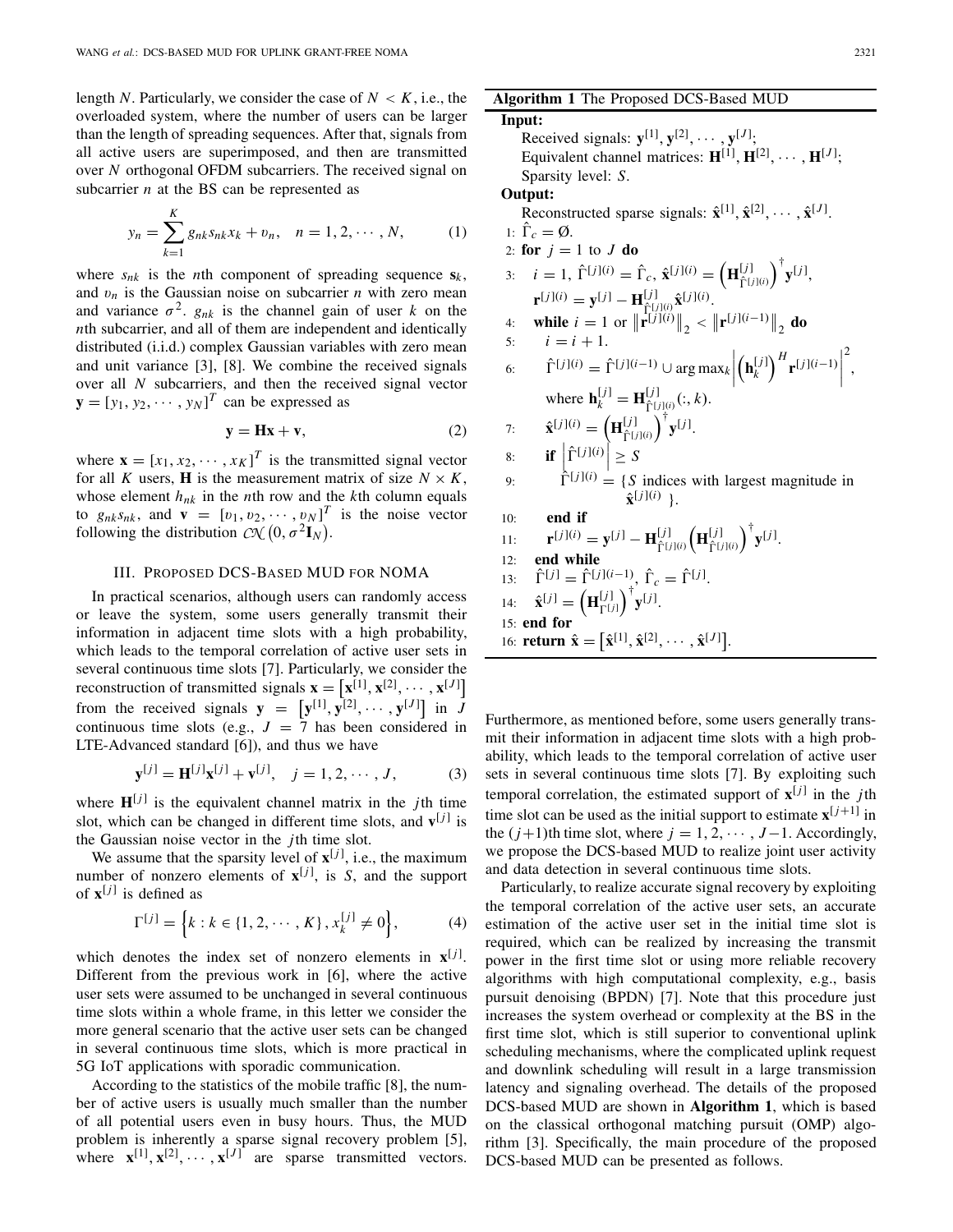- 1) (Step 3) Initialization: In the first time slot, the initial support is set as  $\hat{\Gamma}_c = \emptyset$ . In the *j*th time slot, where  $j = 2, \dots, J$ , the estimated support  $\hat{\Gamma}^{[j-1]}$  in the  $(j - 1)$ th time slot can be used as the initial support in the *j*th time slot.
- 2) (Step 6) Update the estimated support: In each iteration, the user that correlates best with the residue signal will be included in the active user set at first. For example, in the *i*th iteration, the active user set in the *j*th time slot can be updated by

$$
\hat{\Gamma}^{[j](i)} = \hat{\Gamma}^{[j](i-1)} \cup \arg \max_{k} \left| \left(\mathbf{h}_k^{[j]}\right)^H \mathbf{r}^{[j](i-1)} \right|^2, \quad (5)
$$

where  $\mathbf{h}_k^{[j]}$  is the *k*th column of  $\mathbf{H}_{\hat{\Gamma}(j|(i)}^{[j]},$  and  $\mathbf{r}^{[j](i-1)}$  is the residue signal, which can be calculated by Step 11 in the  $(i - 1)$ th iteration.

3) (Step 7) Update the estimated signal: The sparse transmitted signal vector in the *j*th time slot can be updated by the least square (LS) algorithm:

$$
\hat{\mathbf{x}}^{[j](i)} = \left(\mathbf{H}_{\hat{\Gamma}^{[j](i)}}^{[j]}\right)^{\dagger} \mathbf{y}^{[j]}.\tag{6}
$$

4) (Step 9) Revise the estimated support: If the number of elements in the estimated support exceeds the sparsity lever *S*, *S* users with the largest magnitude in the reconstructed signal will be regarded as active users. The estimated support is revised by

$$
\hat{\Gamma}^{[j](i)} = \{ S \text{ indices with largest magnitude in } \hat{\mathbf{x}}^{[j](i)} \}. \tag{7}
$$

5) (Step 11) Update the residue signal:

$$
\mathbf{r}^{[j](i)} = \mathbf{y}^{[j]} - \mathbf{H}_{\hat{\Gamma}^{[j](i)}}^{[j]} \left(\mathbf{H}_{\hat{\Gamma}^{[j](i)}}^{[j]}\right)^{\dagger} \mathbf{y}^{[j]}.
$$
 (8)

The iteration will be terminated when the energy of the residue error signal is not reduced. After the estimated active user set in each time slot has been obtained, the sparse transmitted signal vector in the *j*th time slot can be recovered by the LS algorithm (see step 14).

Different from the conventional CS-based MUD [3], [4], the proposed DCS-based MUD exploits the temporal correlation within the active user sets to realize joint user activity and data detection in several continuous time slots. Thus, the active user sets can be detected with a high reliability by exploiting the partially known support. Meanwhile, unlike frame-wise MUD [5], [6], which assumes the active user sets remain unchanged in several continuous time slots within a whole frame, the proposed DCS-based MUD allows the active user sets in different time slots to be different, which makes it more practical in uplink grant-free NOMA systems.

In addition, the proposed DCS-based MUD scheme has the same order of computational complexity in each iteration, e.g.,  $O(NS(K + S^2))$  in OMP, as the conventional CS-based MUD [3]. However, as the number of iterations in DCS-based MUD is lower than that of the CS-based MUD due to the partially known support, the proposed scheme has lower computational complexity.

#### IV. PERFORMANCE ANALYSIS

To investigate the performance guarantee of the proposed DCS-based MUD, we provide the condition of successful recovery and the upper bound of the signal detection error in this section.

In order to analyze the detection reliability, we firstly introduce the restricted isometry property (RIP) for signal reconstruction performance analysis in CS theory. Specifically, the measurement matrix **H** satisfies the RIP of order *S* if there exists a constant  $\delta \in (0, 1)$  such that

$$
(1 - \delta) \|\mathbf{x}\|_2^2 \le \|\mathbf{H}\mathbf{x}\|_2^2 \le (1 + \delta) \|\mathbf{x}\|_2^2 \tag{9}
$$

holds true for all *S*-sparse vectors **x**, which means the maximum number of nonzero elements in **x** is *S*. Particularly, the Toeplitz matrix based on pseudo random noise can satisfy RIP with a high probability [9].

We also introduce the residue-orthogonality [9] of the projection operator used in CS theory: For an arbitrary vector  $\mathbf{y} \in \mathbb{C}^N$  and a sampling matrix  $\mathbf{H}_I \in \mathbb{C}^{N \times |I|}$  of full column rank, we have

$$
\begin{cases} \mathbf{H}_{I}^{H} \text{resid} \left( \mathbf{y}, \mathbf{H}_{I} \right) = 0, \\ \|\text{resid} \left( \mathbf{y}, \mathbf{H}_{I} \right) \|_{2} \leq \| \mathbf{y} \|_{2}, \end{cases}
$$
 (10)

where resid  $(\mathbf{y}, \mathbf{H}_I) = \mathbf{y} - \mathbf{H}_I \mathbf{H}_I^{\dagger} \mathbf{y}$  denotes the residue signal.

For simplicity, we consider AWGN channels, then the measurement matrix  $\mathbf{H} = [\mathbf{h}_1, \mathbf{h}_2, \cdots, \mathbf{h}_K]$  is equal to the spreading matrix  $S = [\mathbf{s}_1, \mathbf{s}_2, \cdots, \mathbf{s}_K]$ , and  $\mathbf{H}^{[1]} = \mathbf{H}^{[2]} = \cdots = \mathbf{H}^{[J]} \stackrel{\Delta}{=} \mathbf{H}$ . The spreading matrix is designed as a Toeplitz matrix based on pseudo random noise, and thus **H** satisfies  $\mathbf{h}_i^H \mathbf{h}_i = 1$  and  $\mathbf{h}_i^H \mathbf{h}_k \approx 0, \forall i \neq k$ .

Thus, by applying RIP condition and residue-orthogonality (we omit the time slot superscript *j* for notational simplicity),  $\|\mathbf{r}^{(i)}\|_2$  of the proposed DCS-based MUD can be derived as [9]

$$
\|\mathbf{r}^{(i)}\|_{2} = \|\text{resid}\left(\mathbf{y}, \mathbf{H}_{\hat{\Gamma}^{(i)}}\right)\|_{2}
$$
\n
$$
\leq \|\text{resid}\left(\mathbf{H}_{\Gamma\setminus\hat{\Gamma}^{(i)}}\mathbf{x}_{\Gamma\setminus\hat{\Gamma}^{(i)}}, \mathbf{H}_{\hat{\Gamma}^{(i)}}\right)\|_{2}
$$
\n
$$
+ \|\text{resid}\left(\mathbf{v}, \mathbf{H}_{\hat{\Gamma}^{(i)}}\right)\|_{2}
$$
\n
$$
\leq \|\mathbf{H}_{\Gamma\setminus\hat{\Gamma}^{(i)}}\mathbf{x}_{\Gamma\setminus\hat{\Gamma}^{(i)}}\|_{2} + \|\mathbf{v}\|_{2}
$$
\n
$$
\leq \sqrt{1 + \delta_{2S+1}} \|\mathbf{x}_{\Gamma\setminus\hat{\Gamma}^{(i)}}\|_{2} + \|\mathbf{v}\|_{2}.
$$
\n(11)

Similarly,  $\|\mathbf{r}^{(i-1)}\|_2$  can be also derived as

 $\mathbf{u}$ 

 $\mathbf{u}$ 

$$
\left\| \mathbf{r}^{(i-1)} \right\|_2 \ge \frac{1 - 2\delta_{2S+1}}{\sqrt{1 - \delta_{2S+1}}} \left\| \mathbf{x}_{\Gamma \setminus \hat{\Gamma}^{(i-1)}} \right\|_2 - \|\mathbf{v}\|_2. \tag{12}
$$

In order to compare  $\|\mathbf{r}_{\parallel}^{(i)}\|_2$  and  $\|\mathbf{r}_{\parallel}^{(i-1)}\|_2$ , we need to obtain the relationship between  $\|\mathbf{x}_{\Gamma \setminus \hat{\Gamma}^{(i)}}\|_2$  and  $\|\mathbf{x}_{\Gamma \setminus \hat{\Gamma}^{(i-1)}}\|_2$ . From the set  $\tilde{\Gamma}^{(i)} \stackrel{\Delta}{=} \hat{\Gamma}^{(i-1)} \cup \arg \max_{k} |(\mathbf{h}_k)^H \mathbf{r}^{(i-1)}|^2$  in the process of updating the estimated active user set (see step 6), we can derive the following two inequalities [9]:

$$
\frac{\|\mathbf{x}_{\Gamma\backslash\tilde{\Gamma}^{(i)}}\|_{2}}{\sqrt{S}} \leq \frac{2\delta_{2S+1}}{(1-\delta_{2S+1})^{2}} \|\mathbf{x}_{\Gamma\backslash\hat{\Gamma}^{(i-1)}}\|_{2} + \frac{2(1+\delta_{2S+1})}{1-\delta_{2S+1}} \|\mathbf{v}\|_{2},
$$
\n(13)